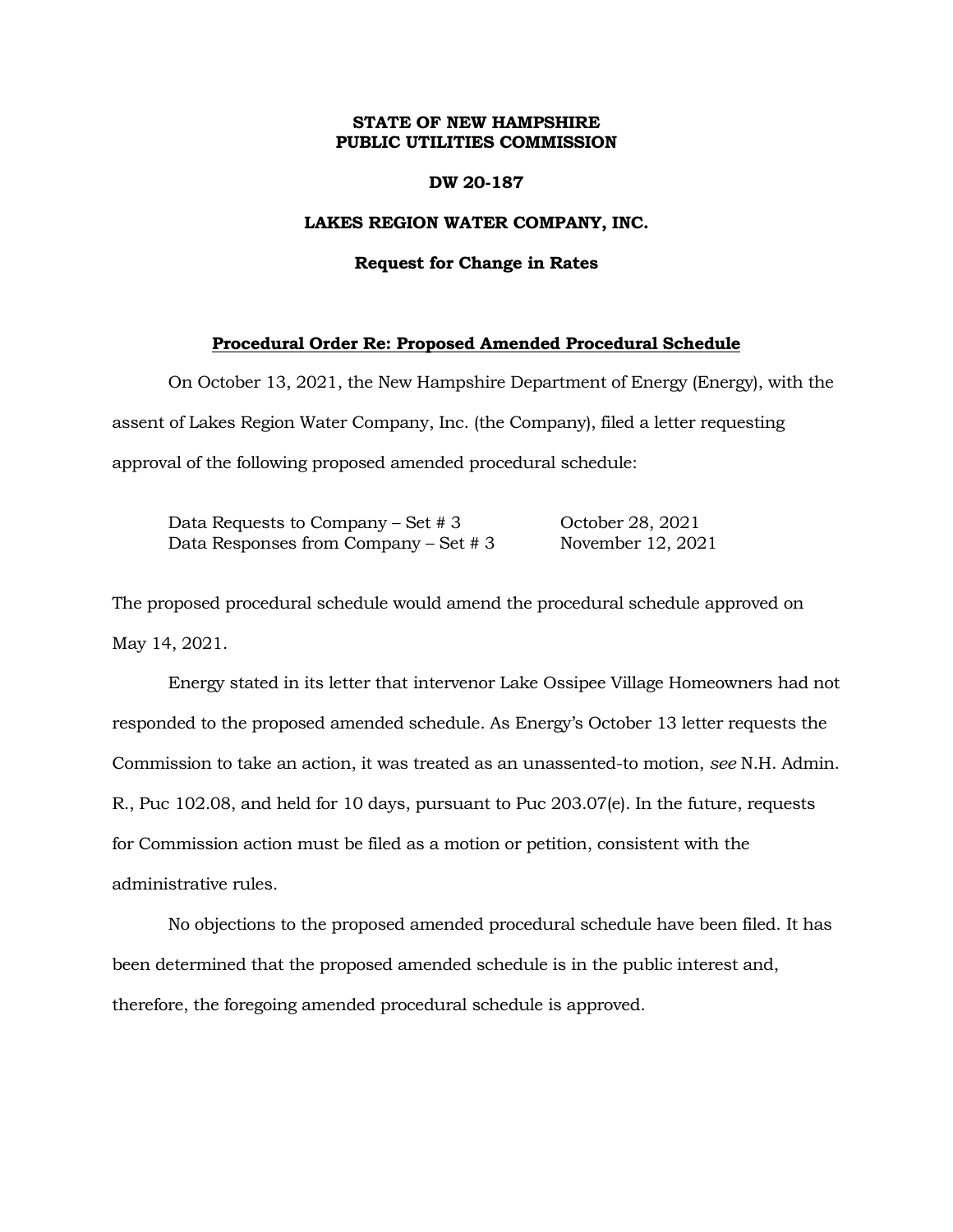DW 20-187 October 25, 2021 Page 2

So ordered, this twenty-fifth day of October, 2021.

Diagne Martin

Dianne Martin Presiding Officer Chairwoman